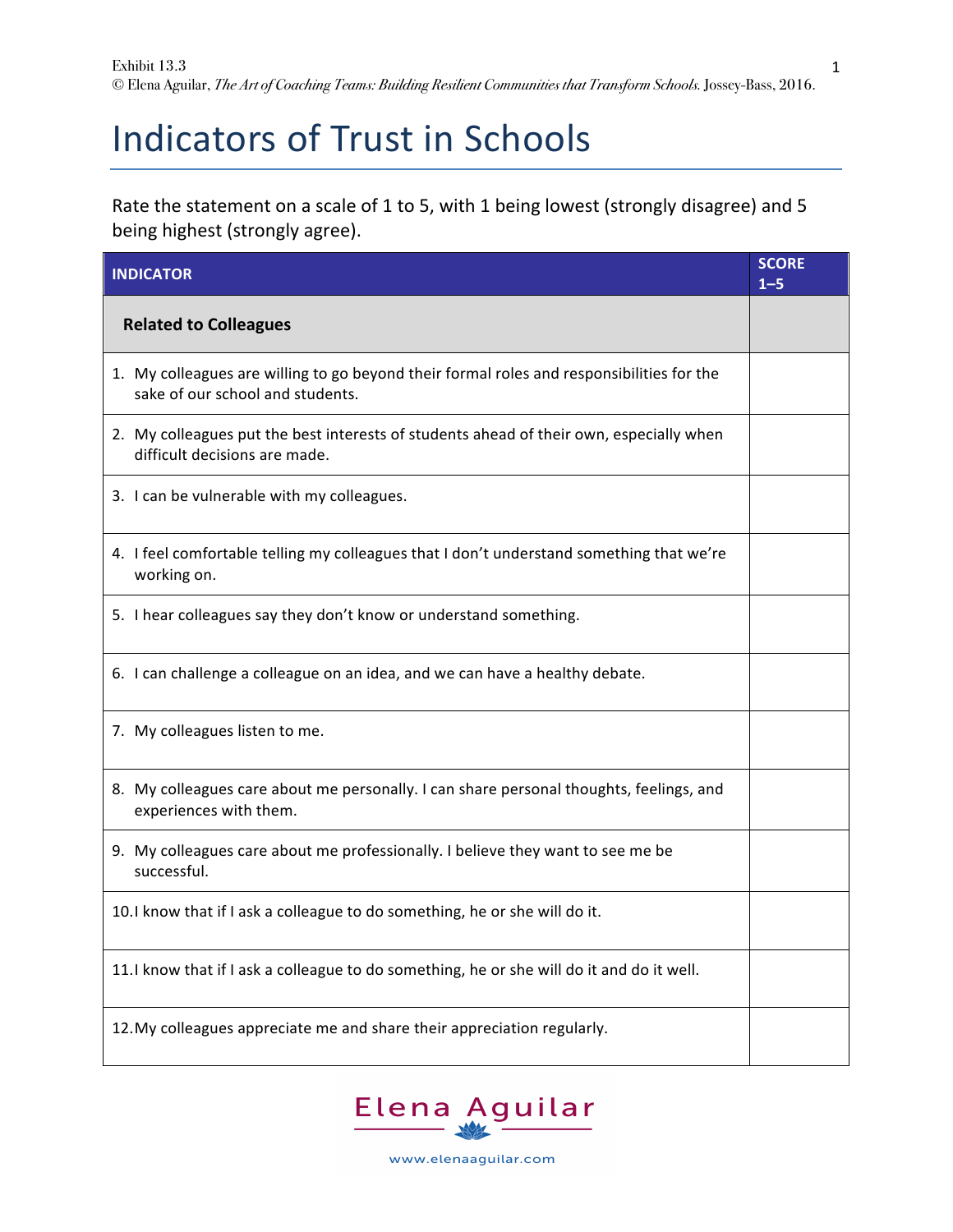| 13.I hear colleagues apologizing for their actions or behavior.                                                                                           |  |
|-----------------------------------------------------------------------------------------------------------------------------------------------------------|--|
| 14.I can disagree with a colleague about an idea or something that happened, and I know<br>that our personal and collegial relationship won't be damaged. |  |
| 15.1 feel comfortable apologizing to colleagues and taking responsibility for something I<br>didn't do well.                                              |  |
| <b>Related to Administrators</b>                                                                                                                          |  |
| 16.I regularly get feedback from my administrators that helps me in my work.                                                                              |  |
| 17.I feel that my administrators know my work-they regularly visit my classroom or<br>observe me engaged in my practice.                                  |  |
| 18.1 feel that my evaluators are fair when they come to my evaluations, and I respect their<br>feedback.                                                  |  |
| 19.I feel that my evaluator has my best interests at heart and wants to support my<br>professional growth.                                                |  |
| 20.1 know that if my immediate supervisor agrees to do something, he or she will do it.<br>This includes promptly responding to emails or requests.       |  |
| 21.I know that if my immediate supervisor agrees to do something, he or she will do it<br>well.                                                           |  |
| 22.I feel that my immediate supervisor listens to me.                                                                                                     |  |
| 23.1 hear our leaders apologizing for their actions or behavior.                                                                                          |  |
| 24.I hear our leaders expressing that they don't know something.                                                                                          |  |
| 25. My leaders regularly ask for feedback in multiple ways. I know they want my honest<br>feedback.                                                       |  |
| 26. My leaders appreciate me - I feel satisfied with way they appreciate me and how often<br>I'm appreciated.                                             |  |
| 27.I can be vulnerable with my leaders.                                                                                                                   |  |



www.elenaaguilar.com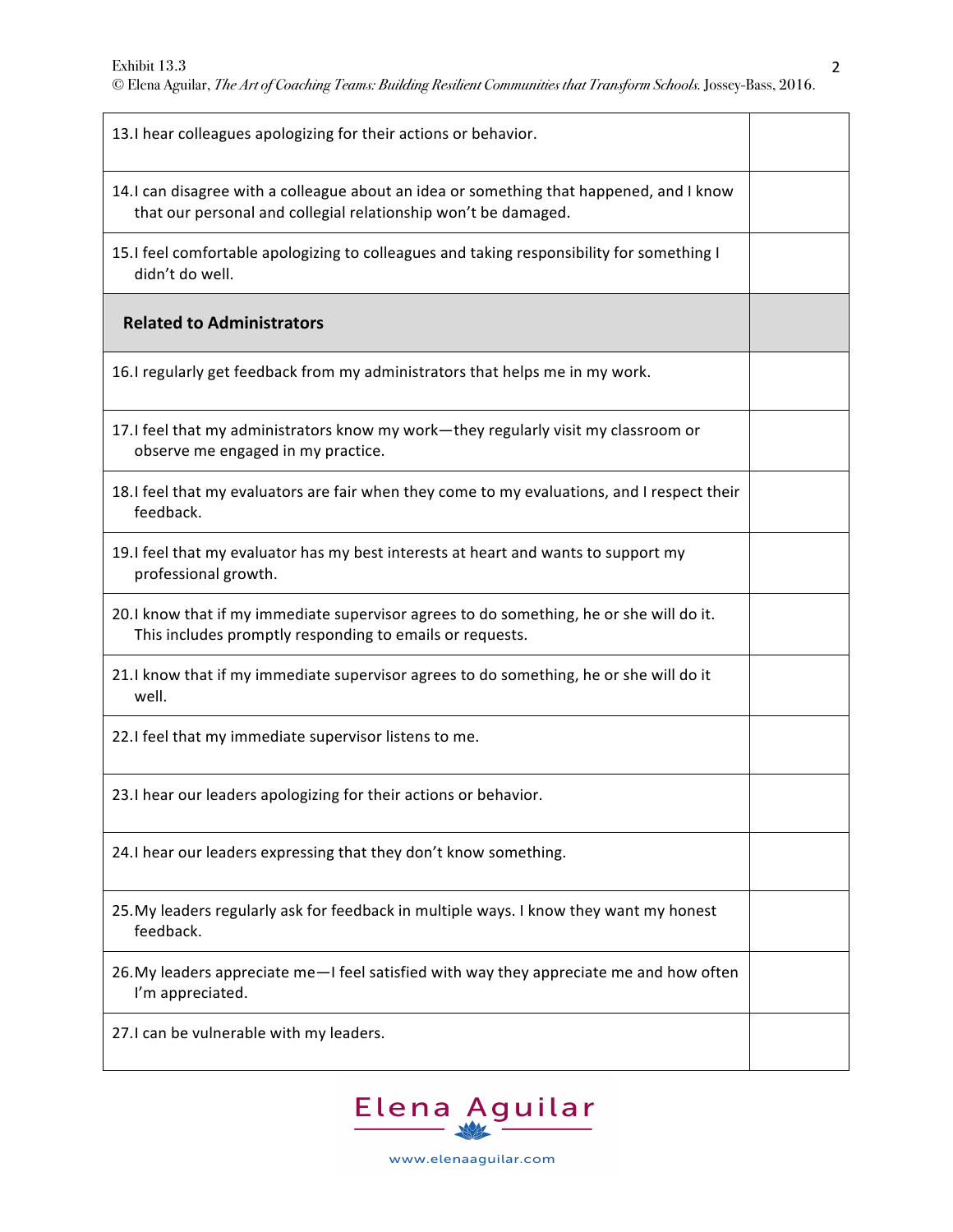| 28.I feel that the administrators at my school trust each other and are on the same page<br>as each other.                             |  |
|----------------------------------------------------------------------------------------------------------------------------------------|--|
| 29. I feel that the administrators at my school work well together.                                                                    |  |
| 30.1 feel that the administrators at my school appreciate each other.                                                                  |  |
| 31. I feel that the administrators at my school manage their moods well.                                                               |  |
| 32. I feel that the administrators at my school are skilled at developing positive<br>relationships with staff, parents, and students. |  |
| 33. I feel that administrators at my school set, review, and monitor staff expectations.                                               |  |
| 34.I feel that administrators at my school take action to address staff who are not meeting<br>expectations.                           |  |
| <b>Related to the Whole School</b>                                                                                                     |  |
|                                                                                                                                        |  |
| 35.I never hear gossip.                                                                                                                |  |
| 36.I have meaningful conversations with other staff members about teaching and<br>learning.                                            |  |
| 37.I hear staff disagreeing with each other professionally during appropriate times.                                                   |  |
| 38.1 feel that differences of opinion and perspective are valued.                                                                      |  |
| 39.I feel that differences of opinion and perspective don't become barriers to getting<br>things done.                                 |  |
| 40. Staff members are courteous with each other.                                                                                       |  |
| 41.Staff communicate appropriately through established structures: emails sent to all staff<br>are about business and information.     |  |



www.elenaaguilar.com